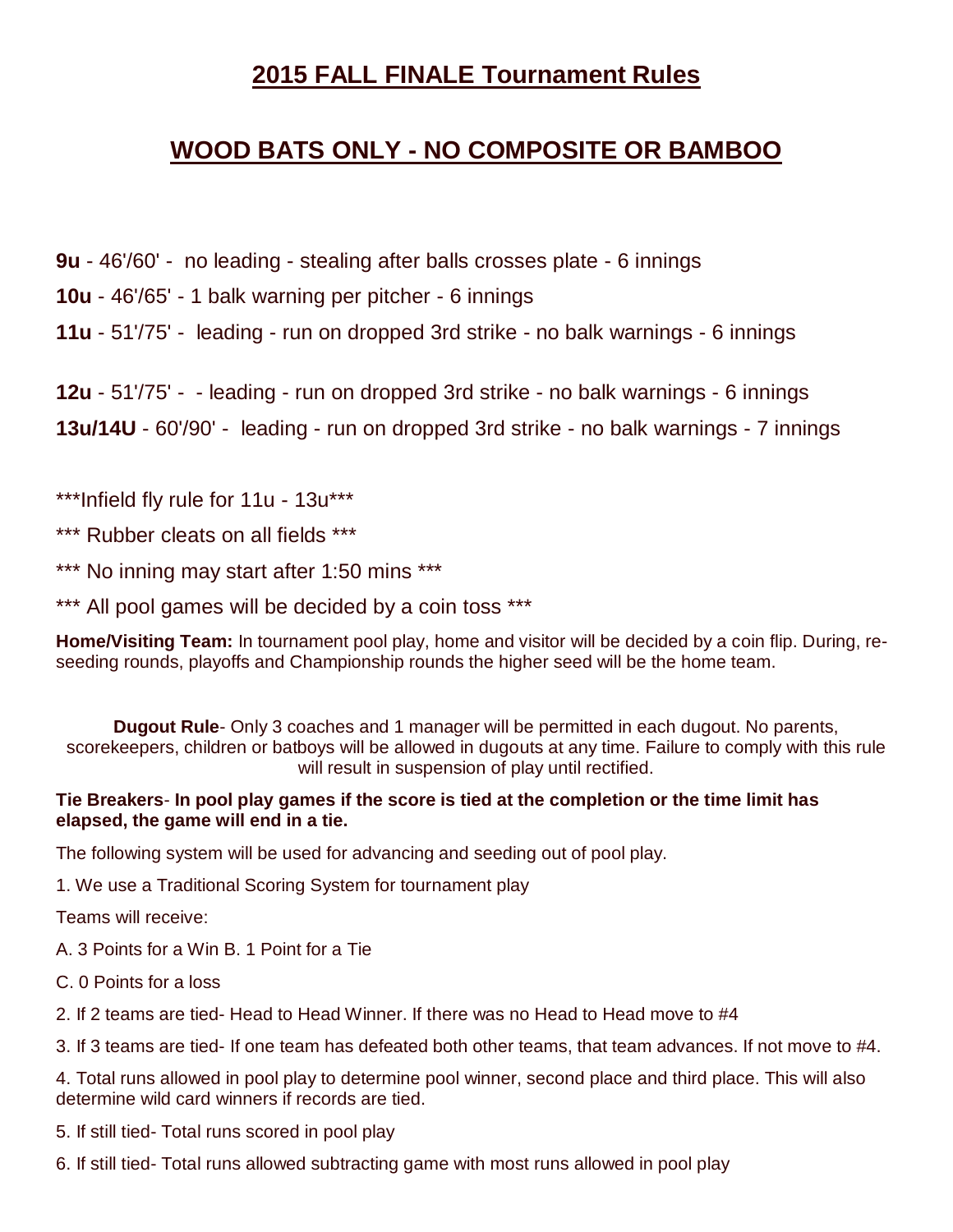7. If still tied- Total runs allowed minus two games with most runs allowed in pool play

8. If still tied- Runs scored inning by inning starting with first game until one team has more runs after a complete inning starting with pool games

**Coaches/ Players Dress Code**- Coaches are not required to wear uniforms during league play. Coaches must be dressed appropriately while on the field of play or in dugouts. Coaches must wear clothing that distinguishes them from other parents and spectators. Coaches that fail to comply with this policy will be restricted from the dugout area. Players are all expected to be in matching uniforms with uniform numbers. Players who do not have a matching jersey with number will not be permitted to participate, unless authorized by the tournament committee, or tournament director.

NOTE: Players or Coaches ARE NOT PERMITTED to stand outside the dugout at anytime during the game unless they are coaching first or third base while on offense.

**Lineups ALL Divisions**- (Team managers may use the following options when choosing line-ups)

1- A team may use a nine (9) player line-up

2- A team may use a nine (9) player line-up, with the option of batting a designated hitter (DH). The DH may bat for anyone in the line-up and will be considered a starter for re-entry purposes.

3- A team may use up to a thirteen (13) player line-up, with the 10-13 batters being utilized as an extrahitter (EH).

The EH's may change position and/or rotate from EH to the field at the coach's discretion, but batting order must remain the same.

### 5- **AN EH MAY BAT ANYWHERE IN THE LINE-UP**

### **6 - If a player is injured and there are no substitutes, when that injured player comes up in the batting order, an out will be called if he is unable to hit.**

Comments: Line-ups *MUST* be given to the home plate umpire before each game. Once line-ups are exchanged, they will be official throughout the game and if any player in that said line-up gets injured, ejected or removed from the game for any other reason, and no substitute is available, an out will be recorded each time that position in the batting order is reached. There are NO EXCEPTIONS to this rule.

**Starting Games-** Teams may start a game with 8 players. In this situation the 9th batter in the lineup will be counted as an out. If the 9th player joins the team he/she may be added to the empty spot in the batting order at any time. If a team begins the game with 9 players and 1 player is ejected the team may continue, but must take an out in that batters place in the order. If an injury occurs and a team is left with only 8 players, an out will be recorded.

**Forfeits-** If a team does not have the required number of players (8), to start a game, the team will be given 5 extra minutes to have the required number of players ready to start. If the team fails to get the required amount of players for that particular game, the game will be considered a forfeit and a 7-0 score will be recorded to the winning team.

**Lineup Cards**- Each team must provide their own line-up cards. A copy MUST be given to the opposing team as well as the umpire prior to each game. Lineup cards must include all rostered players name and uniform number (including all substitutes). This policy will be STRICTLY ENFORCED, as the umpires will now be IN-CHARGE of keeping the official line-up cards.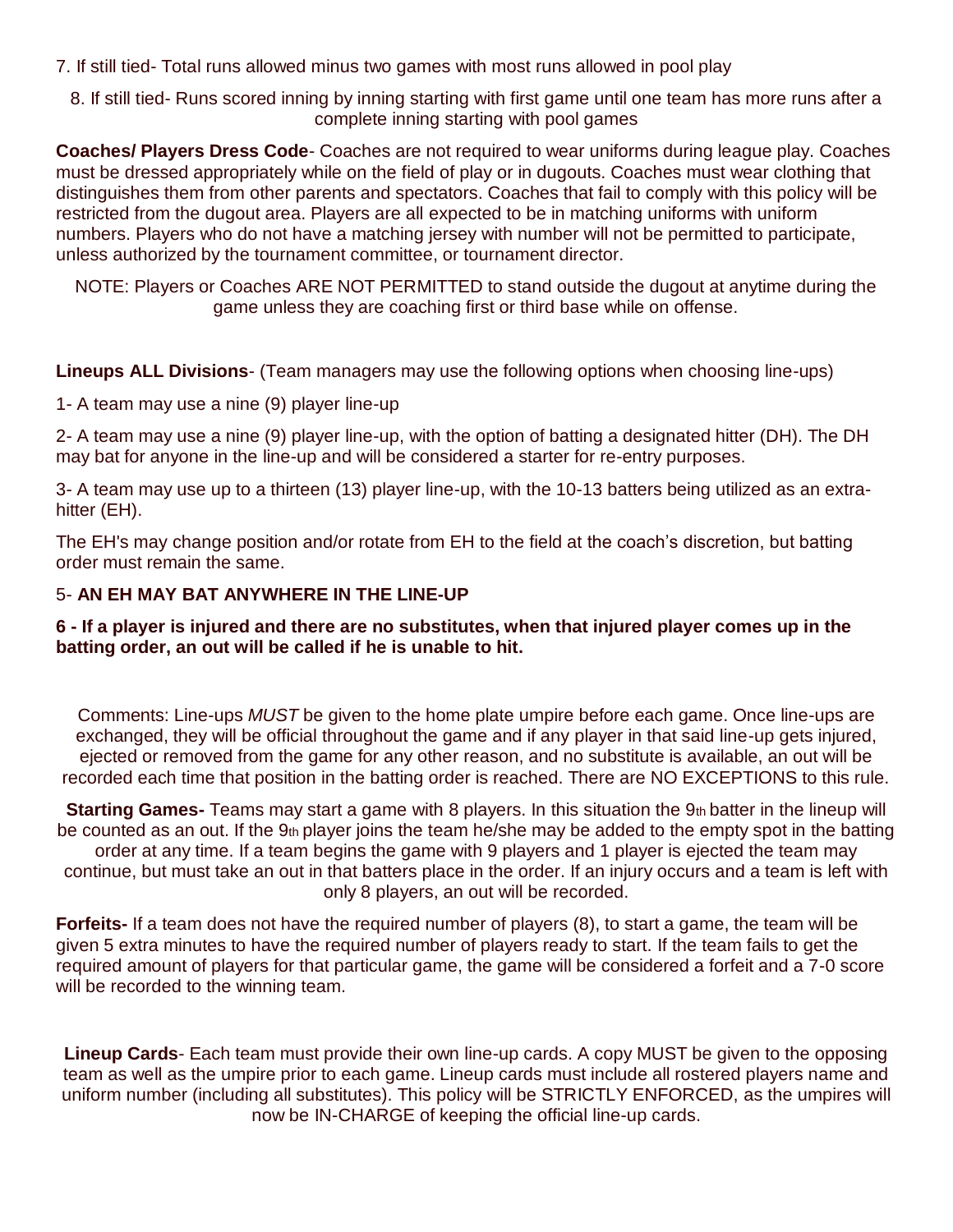**Courtesy Runner-** A team may choose to use a courtesy runner for the pitcher and catcher only at any time. The courtesy runner must be the last batted out. Available substitutes may not be used as a courtesy runner, unless officially entering the game as a substitute.

**Official Scorebook**- The home team will be responsible for keeping the official scorebook.

**Re-entry Rule**: Starters may re-enter the batting order once after being removed from the game and MUST re-enter in the same line-up position. NOTE: If a starting pitcher is removed from the line-up, that starting pitcher may re-enter to any other position other than pitcher during the game and must return to the original line-up spot. MLB Rule 3.03 Comment: A pitcher may change to another position only once during the same inning while on defense; e.g. the pitcher will not be allowed to assume a position other than a pitcher more than once in the same inning. Once a pitcher is removed from the game as a pitcher he/she may not return to the pitchers position at any point throughout the rest of the game, unless done

as stated in MLB Rule 3.03 above. **Substitutes will not be available for re-entry.**

## **Mercy Rule**-

-In 9U-12U divisions, 15 runs after 3 innings, 10 after 4, 8 after 5. (Teams must complete equal at bats, before the 4th inning). **Once the mercy rule is reached after three equal at-bats, the game will end and be considered complete**. Example: In the top of the 4<sup>th</sup> inning the visiting team goes up by 10 runs the game is over.

-In 13U/14U division, 12 runs after 3 innings, 10 runs after 4 innings and 8 runs after 5. (Teams must complete equal at bats before the 5<sup>th</sup> inning) For Example; **Visitors go up by ten (10) runs in top of 4 th. The home team MUST BAT in the bottom of the 4th. If no runs are scored in the bottom of the 4th, the game would end. If a team goes up by 8 runs in the top or bottom of the 6th the game is over**.

NOTE: Once the mercy rule is reached after five equal at-bats, the game will end and be considered complete.

Mercy rules will be in effect for playoffs and championship games.

**Avoiding Contact/Sliding Rule**- NFHS slide rule will be STRICTLY ENFORCED. The base runner must slide or avoid contact at a base when a play is being made on him. He cannot interfere with a fielder making a play. His slide must be on a direct line between the bases. On the violation, the ball is dead and the runner and the batter-runner are out.

If an umpire decides a players approach to a base or home plate is malicious the base runner may be ejected from the game.

**NOTE:** This is an umpire's judgment call. Because it is a judgment call it **CANNOT** be argued or protested.

#### **MUST Slide Rule:**

1- In all divisions, there will be NO HEAD FIRST SLIDING, unless it's back to a base. Each team will be given one (1) warning per game for head first sliding. If ANY member of a team slides head first, after teams warning, that player will be called out, the ball will become dead and all runners will be returned to their bases occupied at time of violation. Any head first slides into home plate will be an automatic out and it will become a dead ball.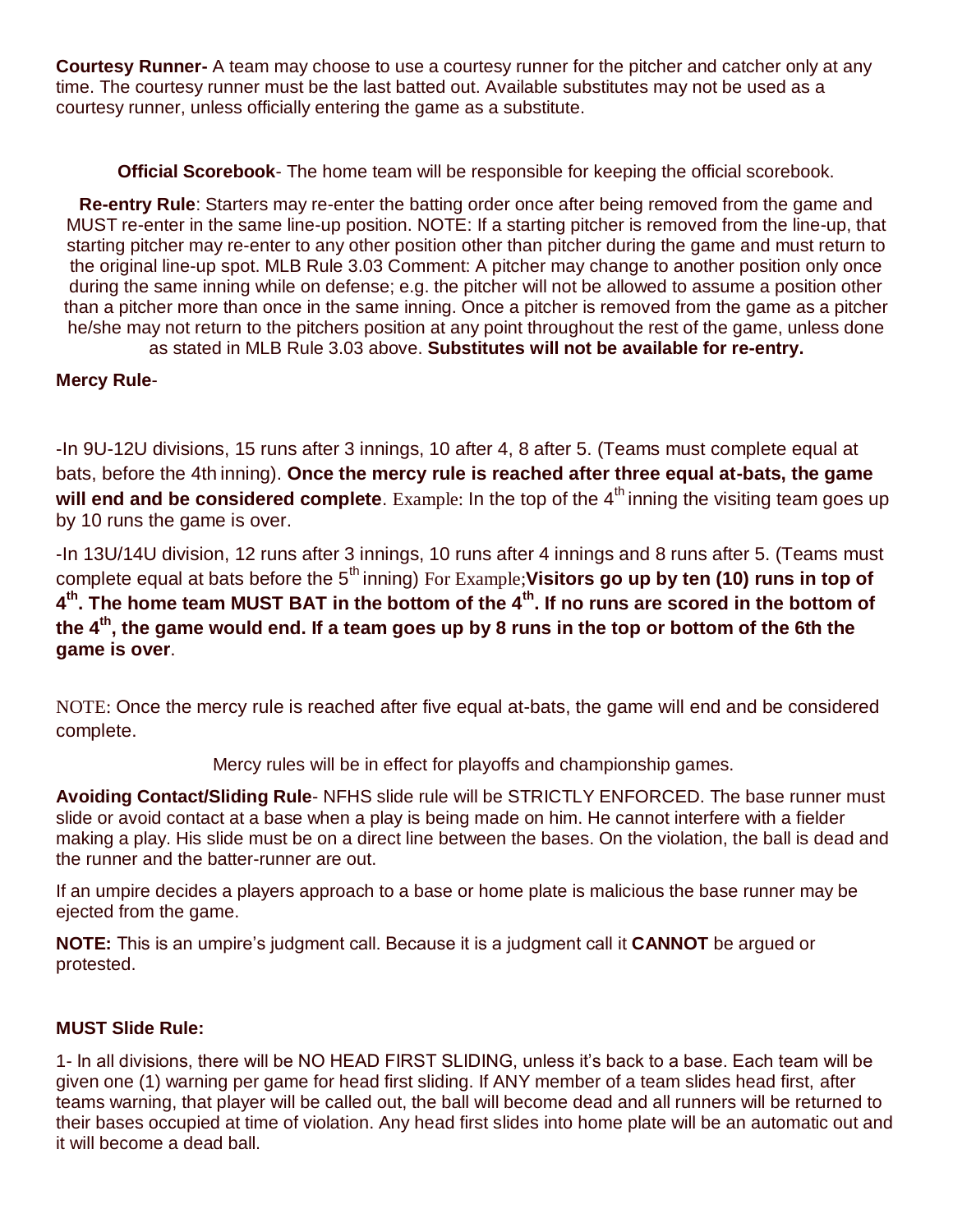2- In the 10u – 13u divisions, a runner MUST SLIDE when a play is being made on them at HOME PLATE. **PENALTY:** Runner will be called out and all runners will return to their bases occupied at time of violation.

**NOTE:** This is an umpire's judgment call. Because it is a judgment call it **CANNOT** be argued or protested.

**Time Limit**- All POOL PLAY games are played under the following time limits

1- In all divisions, there is a 1 hour and 50 minute time limit. The time of game will start once the home plate umpire calls play and notifies the home team (official scorebook) of the start time. No inning may start after the time limit elapses, or six innings are completed.

3- In ALL DIVISONS: If a POOL PLAY game is tied after the innings limit or the time limit expires, that game will end in a tie.

**Comments:** The official time will be kept on the field by the umpires. There will be NO EXCEPTIONS to this rule.

**Playoff Time Limits:** Time limits will be enforced in all playoff games.

**Tie Breaker Rules: During playoff games only**, if the time limit is reached and both teams are tied the following tie breaker rules will go into effect:

The last 3 hitters from the previous inning will load the bases. The runners will be placed as follows:

Last hitter from the previous inning @1st Base

Hitter before him in the lineup @2<sub>nd</sub> Base

Hitter before that in the lineup@3rd Base

Normal substitution rules apply to these runners

The hitting team will start the inning with 1 out

Play will continue like this until one team is ahead at the end of an inning

This rule will go in effect in **ALL** Championship Games after 9 innings are completed.

**NOTE:** Mercy rules will still be in effect for all playoff and championship games.

**Between Innings**- Players are expected to hustle on and off the field at all times. Pitchers are permitted to throw 8 warm-up pitches in their first inning of work and 5 in each inning there-after. If a catcher is putting his gear on it is expected that another player (wearing mask) will warm-up the pitcher. Coaches are also permitted to warm up the pitcher, it is not mandatory that coaches wear a mask for warm-ups. Pitchers that enter game due to an injury will receive unlimited warm-up pitches.

**On Deck Batter**- All on-deck batters must stay in their teams designated on deck location inside the fenced in area. No on-deck batters will be permitted on the field of play.

#### **Official Regulation Game Procedures: All divisions will play six (6) innings**